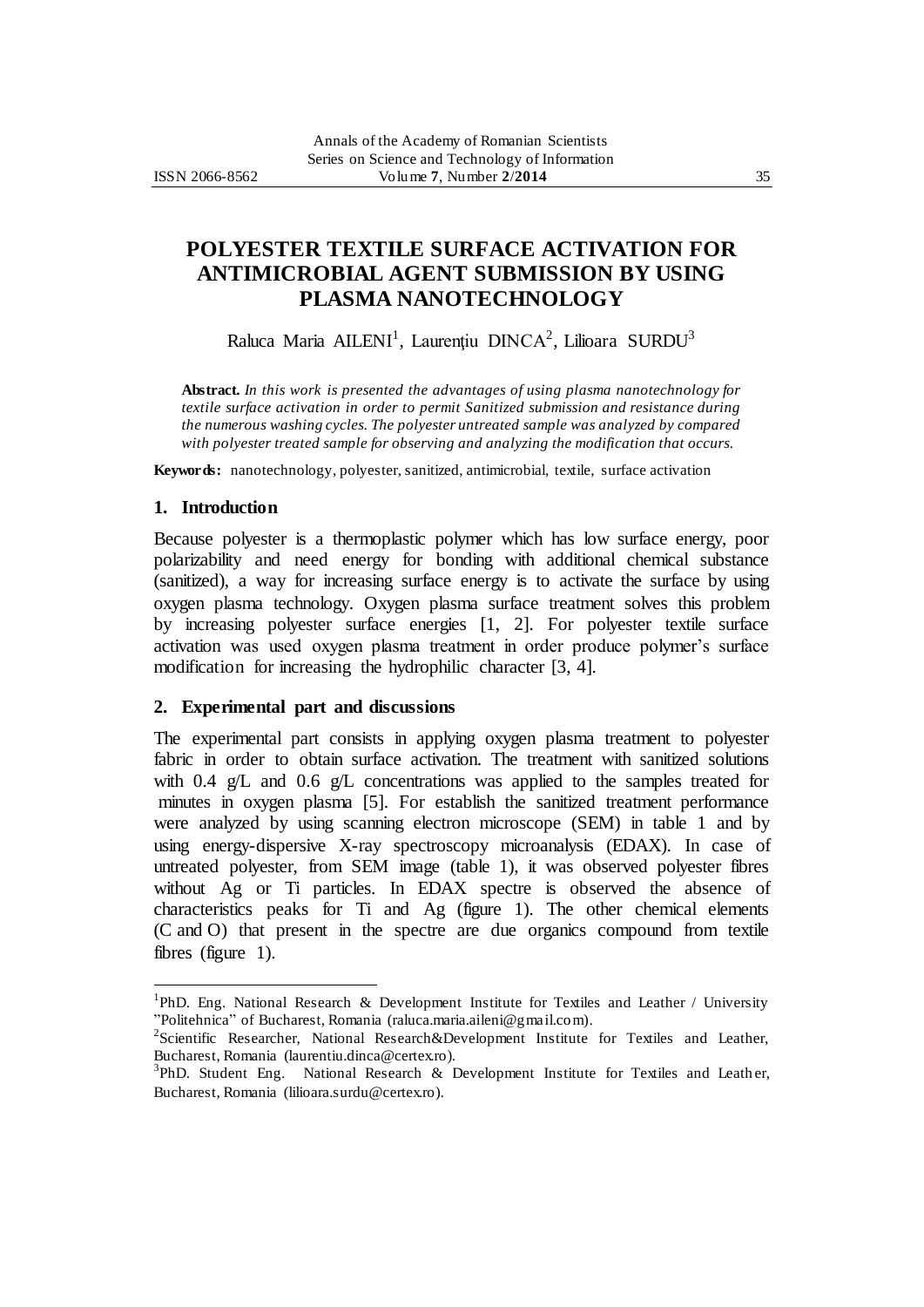

**Table 1.** Polyester samples analyze – SEM

In case of untreated polyester, from SEM image (table 1), it was observed polyester fibres without Ag or Ti particles. In EDAX spectre is observed the absence of characteristics peaks for Ti and Ag (figure 1). The other chemical elements (C and O) that present in the spectre are due organics compound from textile fibres (figure 1). From SEM images analysed (table 1), after polyester was treated in oxygen plasma and with sanitized  $(0.6 \text{ g/L})$ , is observed a high density of Ag and Ti particles, having  $180 \div 2800$  nm dimensions. The treatment from textile surface presents non-uniform dispersion of Ag and Ti micro particles.

From EDAX spectrum is observed also very pronounced presence of peaks specific for Ag and Ti particles (figure 2). In percentage terms, Ag has a share of 25.16 % for spectral line L and Ti has a share of 19.15 % for spectral line K. The others chemical elements presences in spectrum are due settled dust or traces of detergent used (Na, Si, Al, S). The presence of C and O is due organics compound from textile fibers. It was observed the increased value for O line which is due the oxygen from  $TiO<sub>2</sub>$  (figure 2).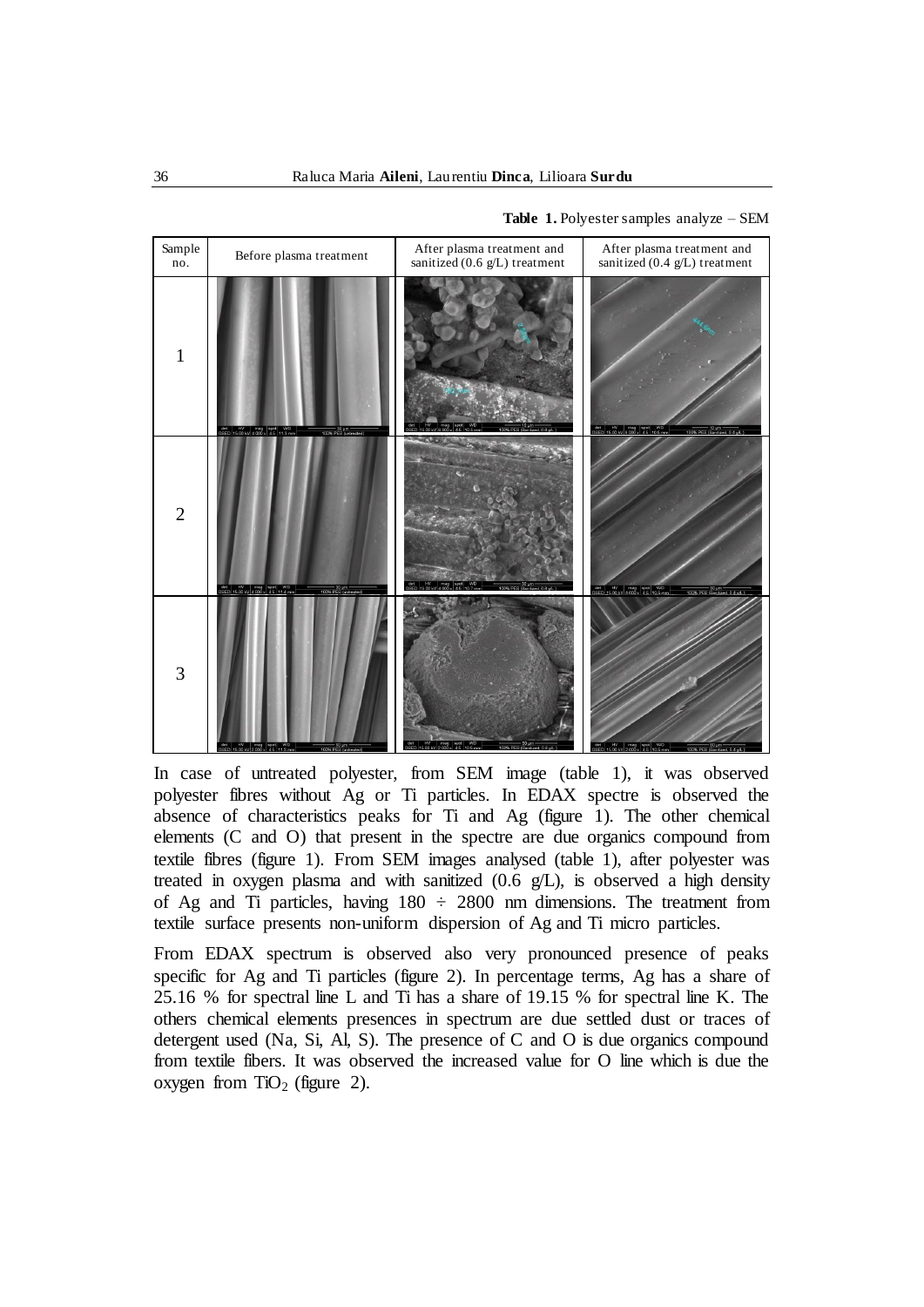

#### Polyester Textile Surface Activation for Antimicrobial Agent Submission by Using Plasma Nanotechnology 37

**Fig. 2.** EDAX – Polyester activated in oxygen plasma and treated with Sanitized solution 0.6 g/L.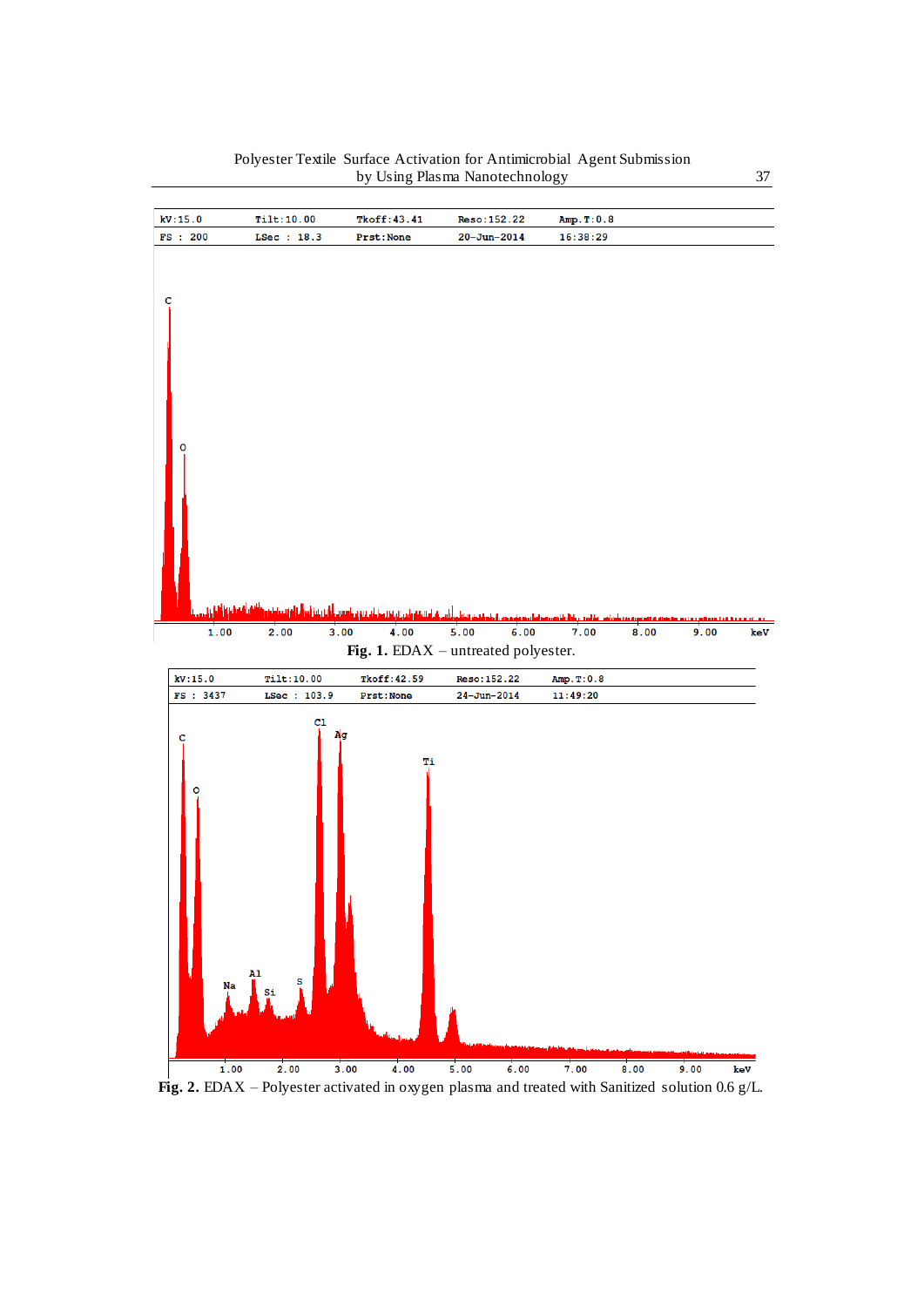

**Fig. 3.** EDAX – Polyester activated in oxygen plasma and treated with Sanitized solution 0.4 g/L.

After polyester was treated in oxygen plasma and was treated with Sanitized (0.4 g/L) was observed a low presence of Ag and Ti particles (table 1), with dimensions approximatively 440 nm.

The surface treatment presents non-uniform dispersion of Ag and Ti particles. In EDAX spectrum was observed low presence of peaks specific to Ag and Ti (figure 3). In percentage terms, Ag has a share of 0.42 % for spectral line L and Ti has a share of 0.36% for spectral line K. Presence of C and O is due organics compounds.

The TiO<sub>2</sub> contribution to O line is very low (figure 3). The observation regarding polyester treated with Sanitized solution 0.4 g/L indicate that the treatment is very low and the suspension concentration is under the minimum threshold.

Regarding oxygen plasma treatment for polyester, the experimental part was conducted by using variable time (10, 20, 30 and 90 minutes). After each treatment the samples were tested for tear strength, tensile strength and abrasion resistance [6, 7].

Tear strength is directly proportional with abrasion resistance and tensile strength (figure 4, 5, 6).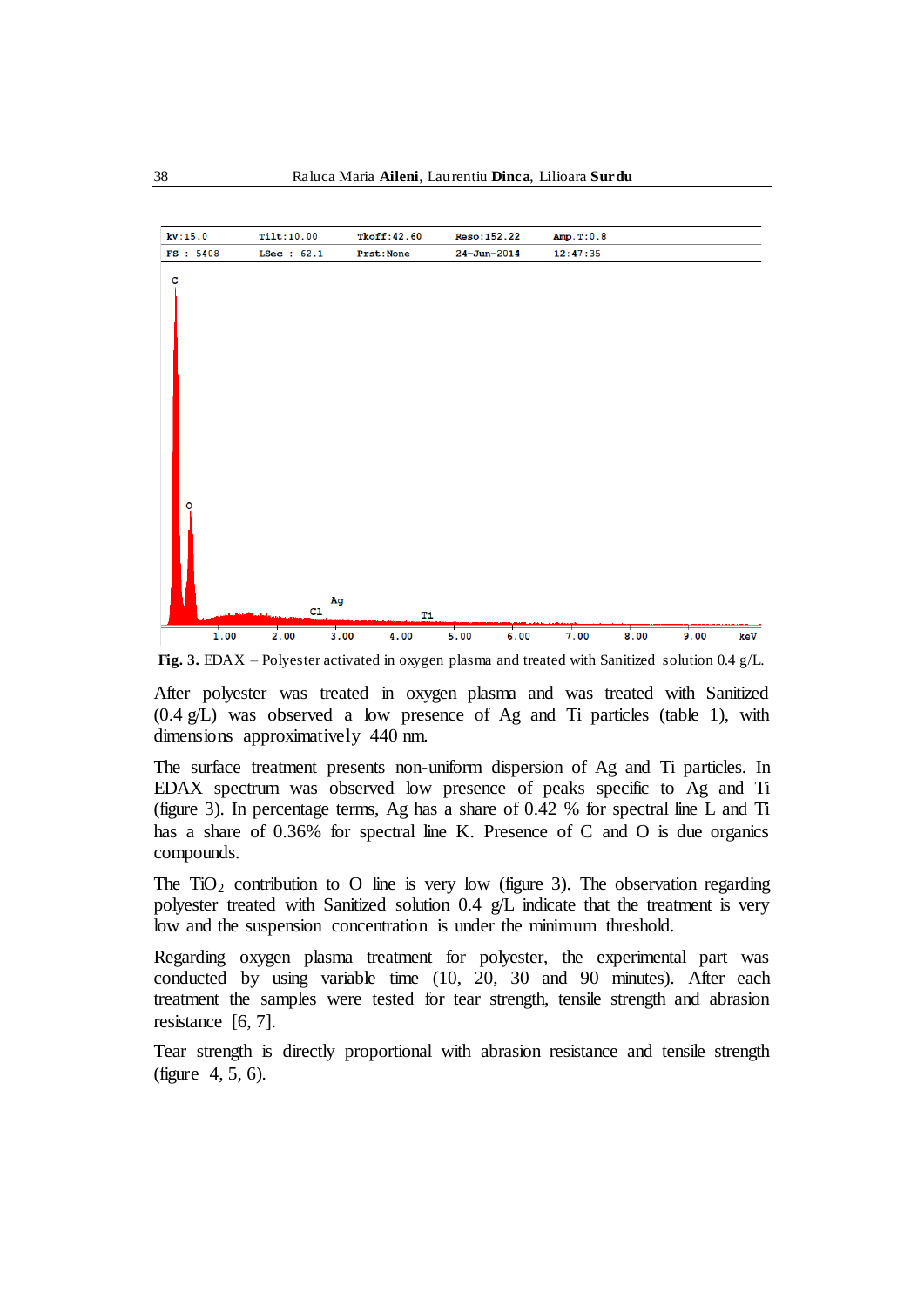

**Fig. 4.** Tear strength in function of abrasion and tensile strength.

Abrasion



**Fig. 5.** Residual values Tear strength = f (abrasion, tensile strength).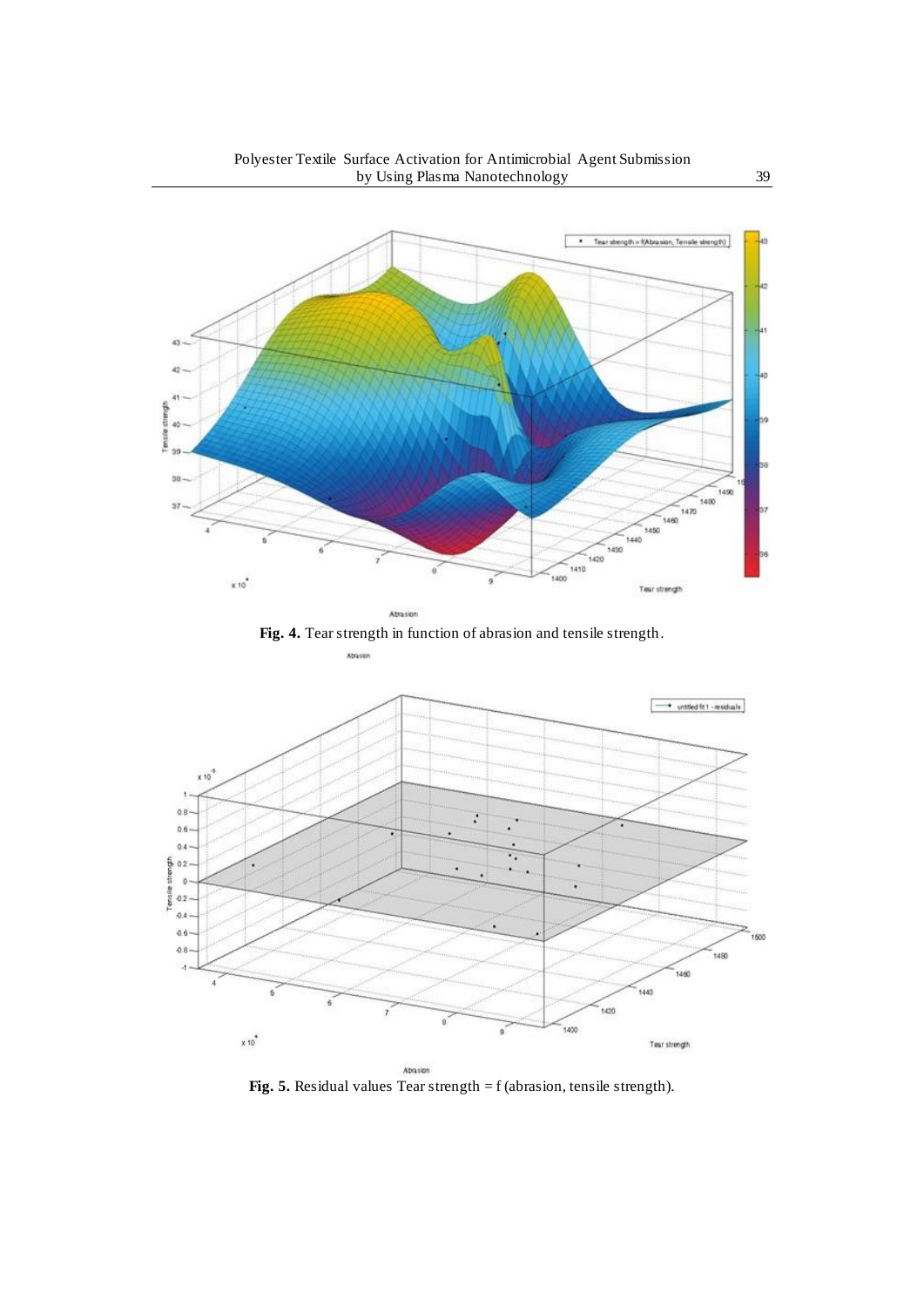

**Fig. 6.** Tensile strength  $(Oy)$  and abrasion  $(Ox)$  values mapping for highlight tear strength correlation with *x*, *y* values.

The evolution of values for physic-mechanical parameters, tensile strength, abrasion resistance and tear strength can be observed from histograms – figure 7, 8 and 9. After 20 minutes oxygen plasma was observed the tear strength, abrasion resistance and tensile strength have the higher values. After 90 minutes these physic-mechanical parameters know have very low values, which indicate that the textile material suffer an accentuated depolymerisation [8] (figure 7, 8 and 9).



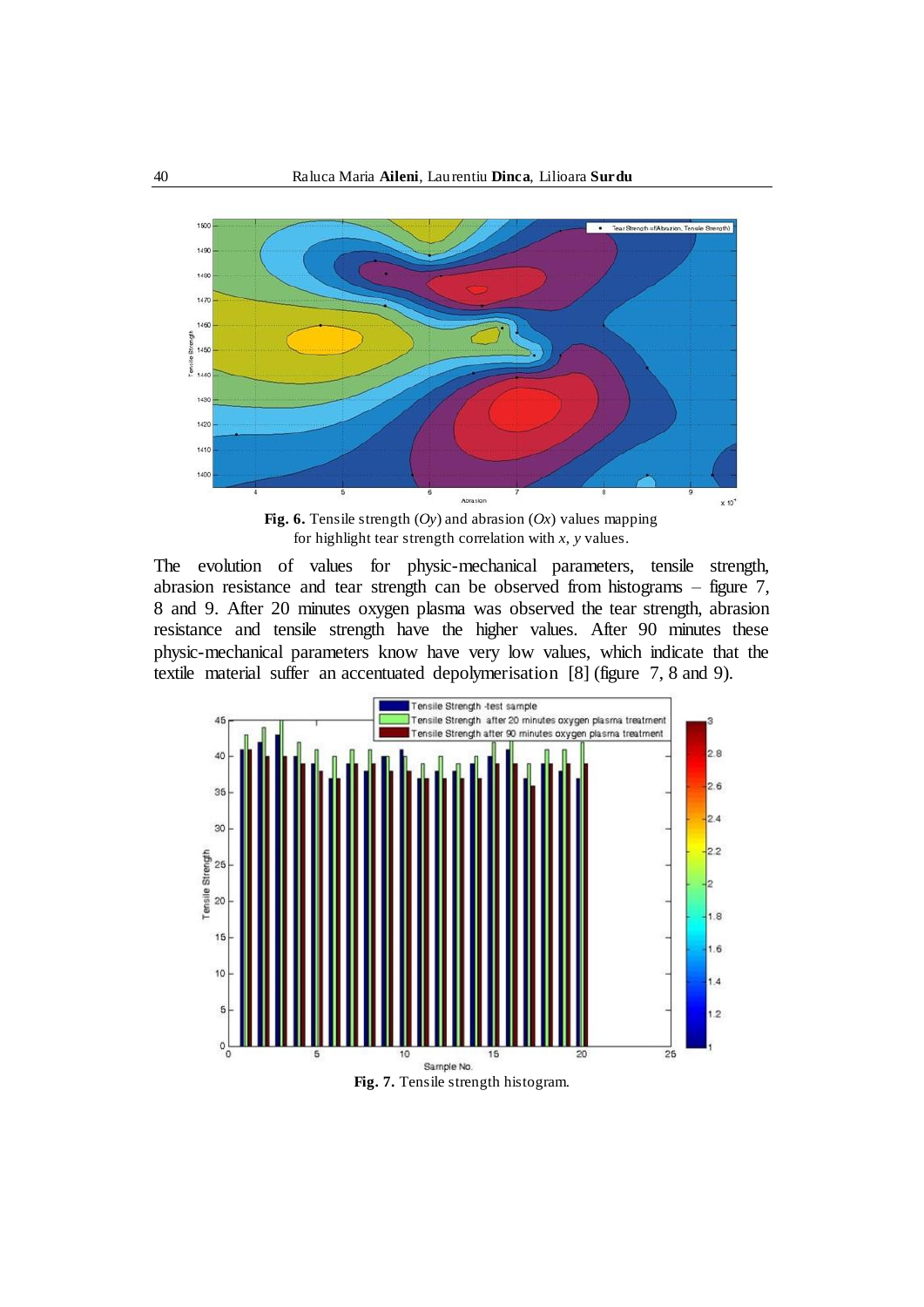

**Fig. 9.** Tear strength histogram.